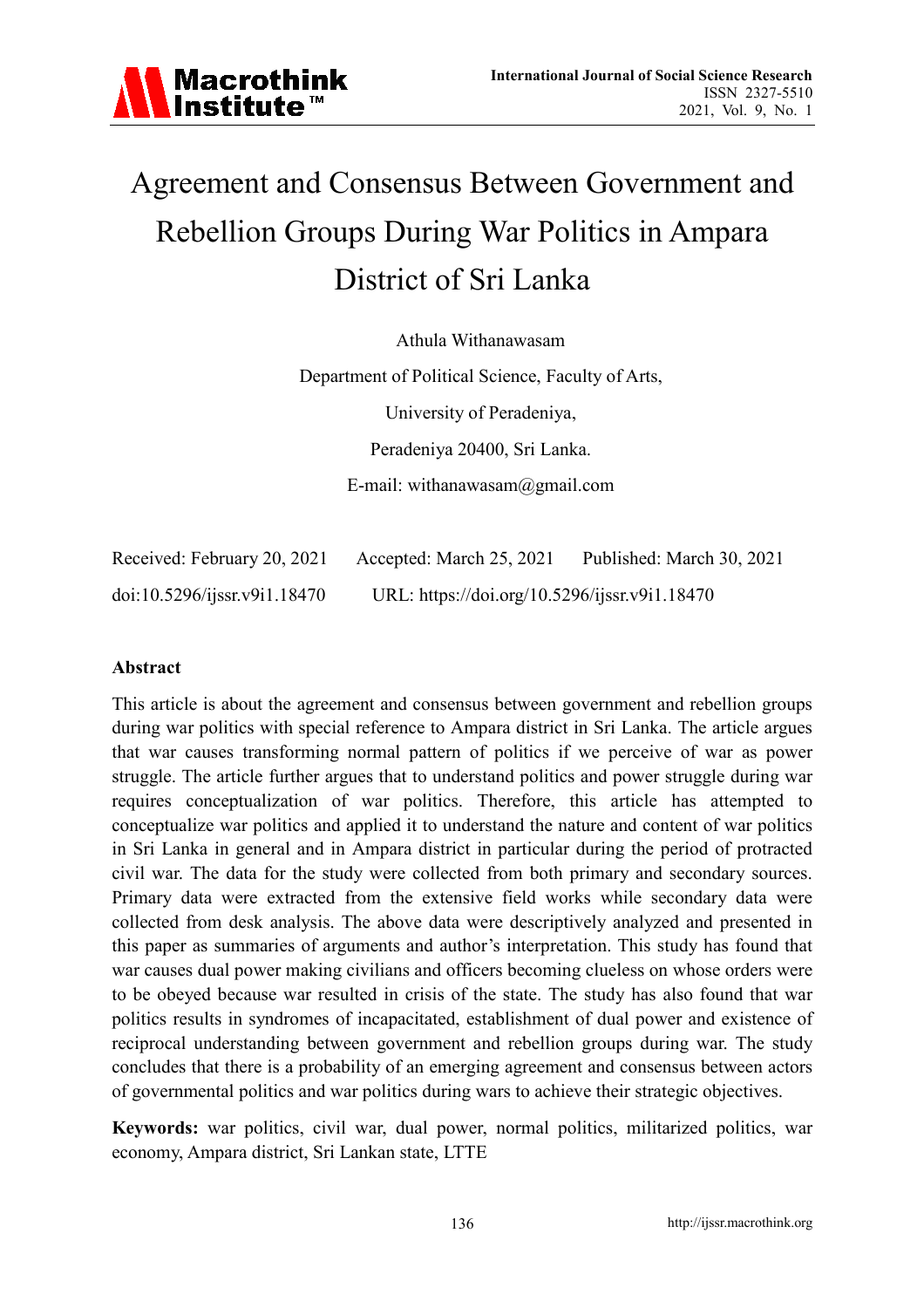

# **1. Introduction**

Politics has been interpreted as a peaceful resolution of conflict or the way out of inherent chaos and conflict that emerge out of insatiable desires and limited resources (Hobbes, 1651[1968]). However, if politics is interpreted as a power struggle, war causes changes in the game of politics. There is voluminous and substantial amount of literature on politics in general. Yet, the scholarship on politics has paid scant attention on what happened to normal politics during civil wars. There are passing remarks on war politics either in conflict resolution or political studies that could be used to conceptualize politics of war in a more scientific way. The overall objective of the present study is to conceptualize what is meant by war politics and apply the conceptual construct to understand the nature and content of politics of the protracted war period from 1983 to 2009 in Sri Lanka.

### **2. Methodology of the Study**

This study is qualitative in nature and has used both primary and secondary data for the analysis of major themes and issues related to the study. The primary data were collected by through multiple data gathering techniques such as interviews, focus group discussions, participatory observations and field notes. The secondary data were collected from books, books chapters, journal articles and reports of the government and civil society organizations. Those collected data have been descriptively analyzed and presented in this paper as direct quotations, summaries and interpretations. This paper has not incorporated the extensive version of primary data findings such as interviews due to some ethical reasons, however, the opinions and perspectives towards war politics collected from the primary sources are summaries in this paper under the thematic findings. Ampara district was selected as the study site to test the nature of war politics in Sri Lanka for different reasons. The primary reason is to test the nature of war politics under the multi-cultural context since the district has been maintaining a multi-cultural character from its inception. Accordingly, the Ampara district is marked by the presence of Sinhalese, Tamils and Muslim in an equal and competing manner to a certain extent. Secondly, the Ampara district has been regarded by almost all the parties to the conflict as strategically important area in civil war and war politics. The following section summarizes major findings of this study under different thematic topics.

### **3. Major Findings**

### *3.1 War Politics*

As there are little studies on war politics, interpreting war politics has become a daunting task for any student of politics. However, surveying of literature on civil war is helpful in identifying certain features and characteristics inherent in war politics. The literature on civil war has shed light on associated features of war politics which include state crisis, emergence of dual authority system instead of singular authority, militarized politics, repeated internal displacements, culture of violence, coexistence of electoral politics and war politics, war economy etc.

The concept of war politics remains poorly conceptualized in the literature of political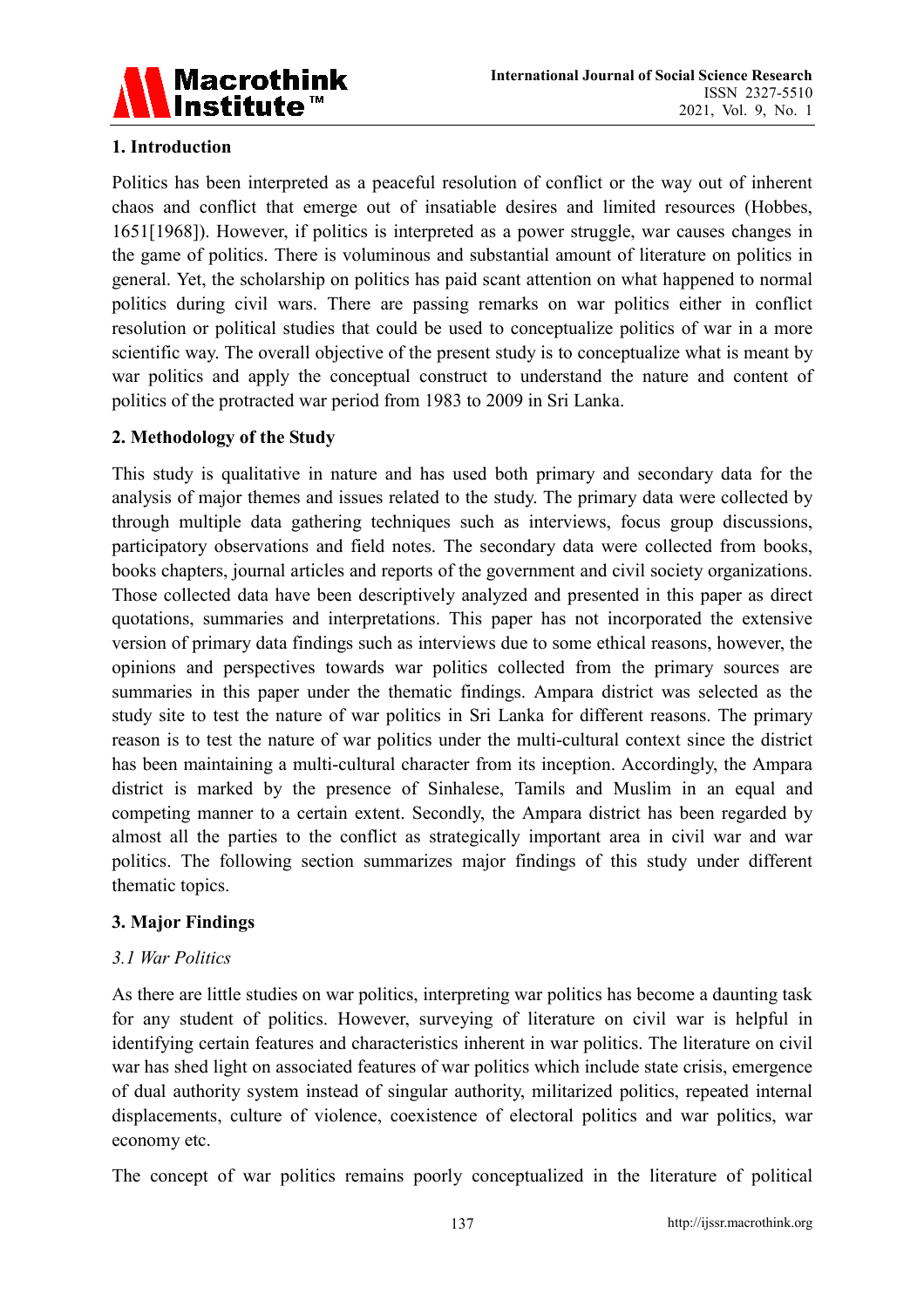

science and conflict resolution. For the purpose of present study, 'war politics' is defined as the emergence of a specific form of politics in time of protracted civil war. For the purpose of clarity, politics can be grouped into two as normal politics and war politics. The distinguishing feature of war politics from that of normal politics is the transformation of political process leading to break down of governmental politics in part or full. The specificity of war politics is that it prevents normal governmental politics and forces it to change routine operational styles. Protracted civil war challenges the power of the state. Consequently, there emerges a dual power system which challenges the sovereignty of the state together with its agent called government. The democratic practices and institution associated with normal politics such as rule of law, legitimacy of the government, accountability of decision making and implementing bodies, competitive political party system and pressure group activities, periodical free and fair elections and functioning of healthy civil society organizations are put into jeopardy and risk during wars (Imai & Weinstein, 2000). This situation of breaking down of normal politics requires reinterpretation of governmental politics in the context of war.

### *3.2 Breaking Down of Normal Politics*

William Zartman has recognized that normal politics is associated with government and war politics leads to breaking down of normal politics or governmental politics (1995a). He has elaborated that breaking down of normal politics takes off with the emergence of internal conflicts. Normal politics or governmental politics goes hand-in-hand with the activities of party politics. According to this interpretation, normal politics takes place in the institutions of President or Cabinet of ministers, Legislatures and Departments of the Government which discharge functions of the government. Governmental politics is carried out by specific groups like politicians and civil servants. Accordingly, rank-and-file of the society which do not have direct role in running the government are regarded irrelevant in the governing process of the country. This type of understanding equals to the common-sense notion of politics. Being the government, the agent of a state's interests, governmental politics influences on the society in many ways. Early social contract theorists have held the view that where there is any government capable of allocating official value, such situation leads to breaking of social solidarity. It would result in emerging to a war like situation where each fight against other (Hobbes, 1651[1968]). This conceptualization defines government politics as a system of peaceful resolution of conflict where superior power of the state decides the course of conflicts without leading to violence. It implies negotiation and compromise rather than resorting to crude and coercive power to maintain law and order in the society. Thus, normal politics denotes a process of resolving disputes through the facilitation of third party which opens opportunities for dialogue, negotiation and compromise without making use of military settlement against one another. Normal politics always provides an alternative to weapons and armories. Duverger (1972), the French political scientist has highlighted politics as attempts at avoiding bodily violence. Democracy is intermediate settlement and agreement according to him.

There are other functions performed by the government in a society. It provides protection for the members of the state and maintains law and order. Thomas Hobbes (1651) believed there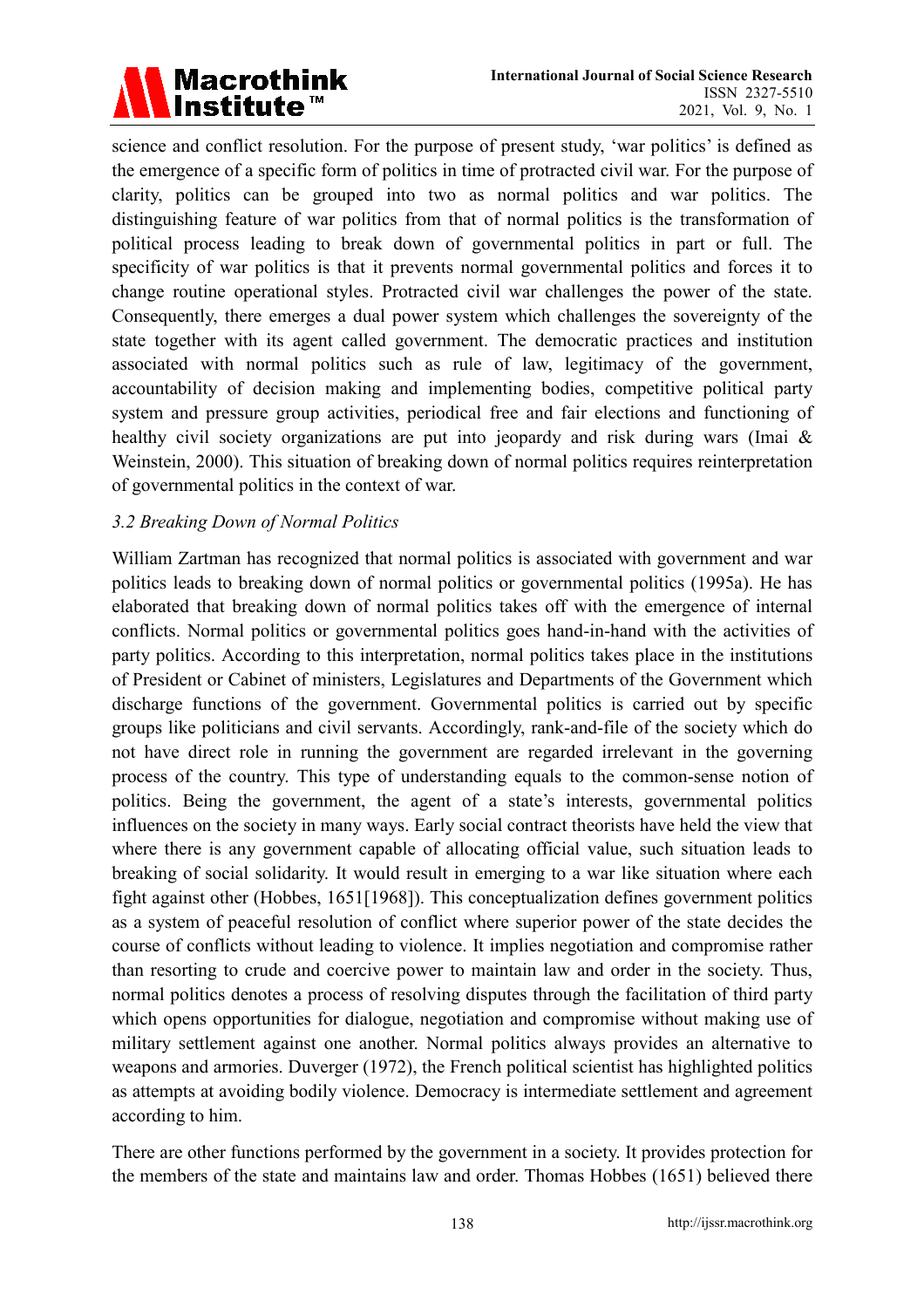

shall be a strong government to provide security for members of the state. He also identified protecting the political society from invasions by external powers as the key functions of the state. Military forces were meant to discharge this responsibility. Keeping law and order which is a function internal to the political society has been recognized as a responsibility of the police in many societies, yet, military also has been summoned from time to time as situation required in modern society. German sociologist Max Webber (1948) pointed out that the state alone possesses the right to the monopoly of coercive power. The other important role of government politics is the protection of property and other rights. Locke has stated the significance of government in protecting the economic right to own private property. There are certain rights that can be provided only by the government. Right to expression, right of association, right not to be discriminated and prevention from torture are some of such rights.

The politics of government is also instrumental in enhancing economic prosperity of a country and distributing benefits of such economic gains in reasonable and justifiable manners. Many has argued the necessity of government to assure social justice. The rationale behind such argument is that none-state organizations and actors' voluntary intervention to help poor and needy people of the society is not always the case unless there is authoritative government which could be able to redistribute the economic gain as a whole. Further, provision of a safety net for needy people has also become the responsibility of the government. The needy people are the powerless minors, the aged people and the disables (Mahajan, 2013). In the course of evolution of society government has embraced other roles such as provision of education and health, infrastructure development and maintenance, pension, periodical elections, development etc. The history of civil wars throughout the globe has revealed that war resulted in ceasing or disruption of functions performed by government in normal political context together with agencies that discharge those responsibilities.

History has also revealed that type of collapses may either be partial or total. Breaking down or collapses of normal politics refers to such situations described above. Consequently, one who studies war politics requires a reinterpretation of government politics with a specific reference to war. Such endeavor needs to forecast on how government politics is broken down and new forms of society and politics after such breaking down. State remains supreme in normal times of politics. However, that supremacy is challenged by armed insurgent groups during civil wars. The insurgents challenge the monopoly of physical force by the state. Politics of war situation is characterized by lack of legitimacy for the state and terrified institutions that act on behalf of the sovereign state. The state also tends to get institutions more and more militarized. Thus, state becomes suppressive institution of unprecedented scale. The institutions and practices that occupied an important place in a democratic politics, such as political parties, elections, independent judiciary, civil society organizations, the free media etc. undergo and subjugate to the power and influences of insurgent groups. The cumulative effect of all of the above discusses the negation of the rule of law and violation of human rights both by the insurgents and the state. War politics leads to resolve conflicts through military means instead of peaceful resolution of conflict in normal political process. When civil war is protracted and long-lasting war becomes normal (Uyangoda, 2008). Normalizing of war deprives off the capacity of the state to act as usual. The State runs into a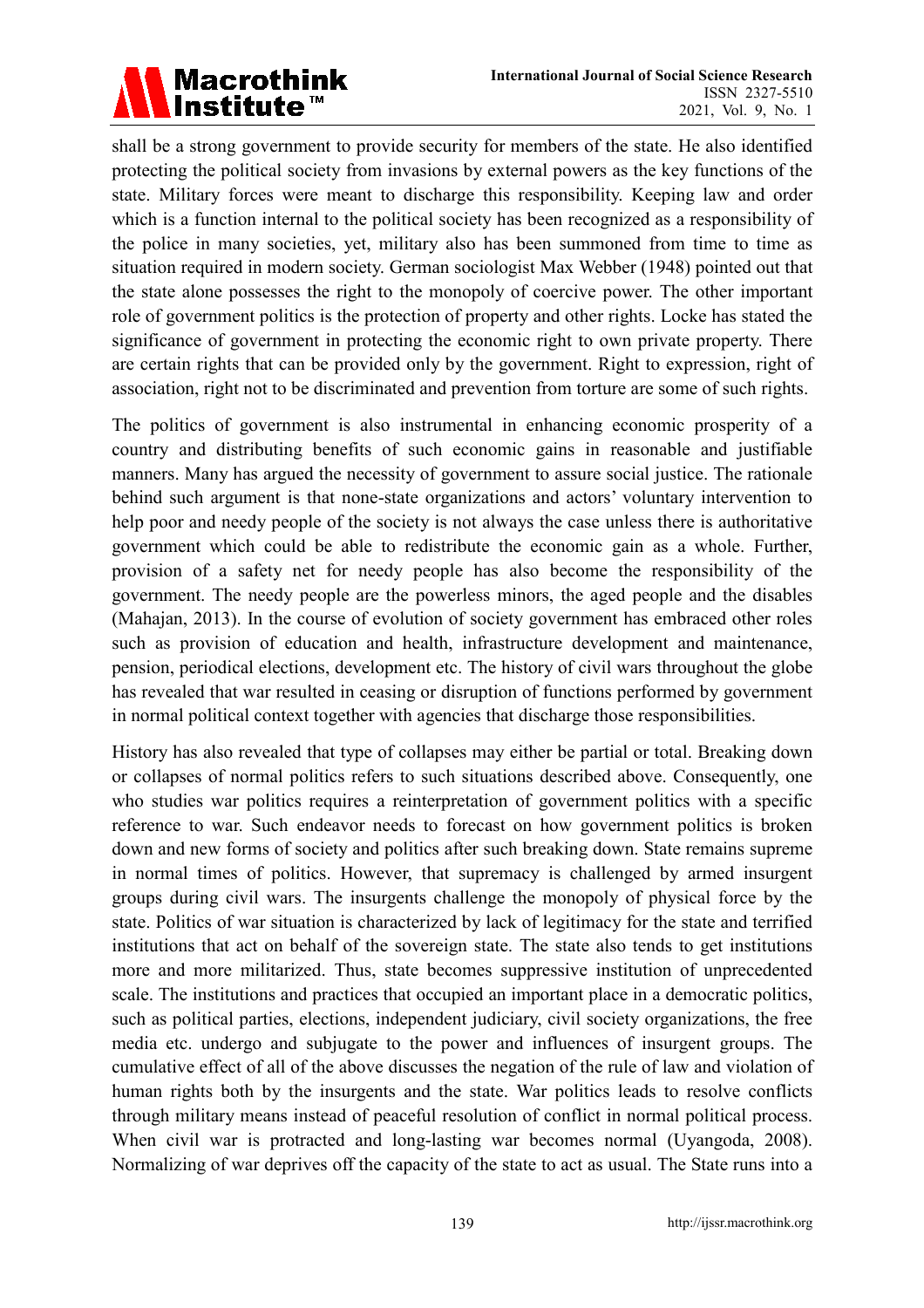

crisis in galloping speed. Maintaining law and order, administering civil functions, building and maintenance of infrastructure facilities including roads, provisions of welfare and development activities become daunting tasks for the state in civil war situation.

### *3.3 Crisis of the State*

The State might fall into a crisis with political violence or without violence. The State falling into crisis is unavoidable in times of organized political violence (Osinsky, 2008). A civil war takes away the state's capacity to use coercive power within the territory of the state. Consequently, physical foundation together with governing system of the state is being challenged depriving the state's stake in the delivery of public good and service. Public good and service include protection of citizens, maintaining law and order, protection of private property, right to political participation, building and maintaining infrastructure and provision, public health etc. (Rotberg, 2003).

States are classified as weak states, failed states and broken states according to the capacity of the state to deliver public good. A civil war may lead a state to any form of condition discuss and above (Rotberg, 2003). A most common form of state crisis is the failed state. The pioneer scholar on fail states Rotberg (2003) has interpreted the failed state as the one which has become unable to deliver public good within the state or is disinterested in delivering public goods. Zartman (1995b) characterized a failed state as that which is unable to perform the function of the state. Frequent occurrence of civil wars in a failed state has to do with antagonism associated with race, ethnicity, religion etc. Demand for power sharing or for autonomy seems to justify the violence of rebellion groups. As state becomes unable to provide protection to some territories of the state, it loses authority in some parts of such a failed state. Legitimate authority of the state becomes confined to the areas of capital city and particular ethnic areas. According to Rotberg (2003), the scale of failure of the failed states can be measured in relation to the scale of geographical areas controlled by the state during the nights.

Some scholars have drawn much attention to the strength of the organs of government in characterizing failed states. In failed states, the executive becomes stronger and stronger in relation to the legislature and the judiciary. The Legislature becomes incompetent and the judiciary subordinated to the executive. The bureaucracy loses its professionalism and becomes a mere appendage carrying out the orders of the executive. The only institution that maintains the degree of integrity is the military, yet, highly politicized (Rotberg, 2003). Concentration of economic opportunities in the hands of a few is another characteristic feature of a failed state. It results in either the ruler or close allies of the ruler or oligarchy becoming the rich while overall majority of the people becoming poor. Key responsibility of the state i.e., assurance of wellbeing to each and every citizen cannot be found in failed states (Rotberg, 2003).

The biggest political challenge ahead of political leadership of a failed state is the strengthening of the state so as to unite the society. The Government of a failed State does not last long for the provision of protection and the physical existence depends on the strategies chosen by the rulers of such a society. In this context, scarce resources are being used for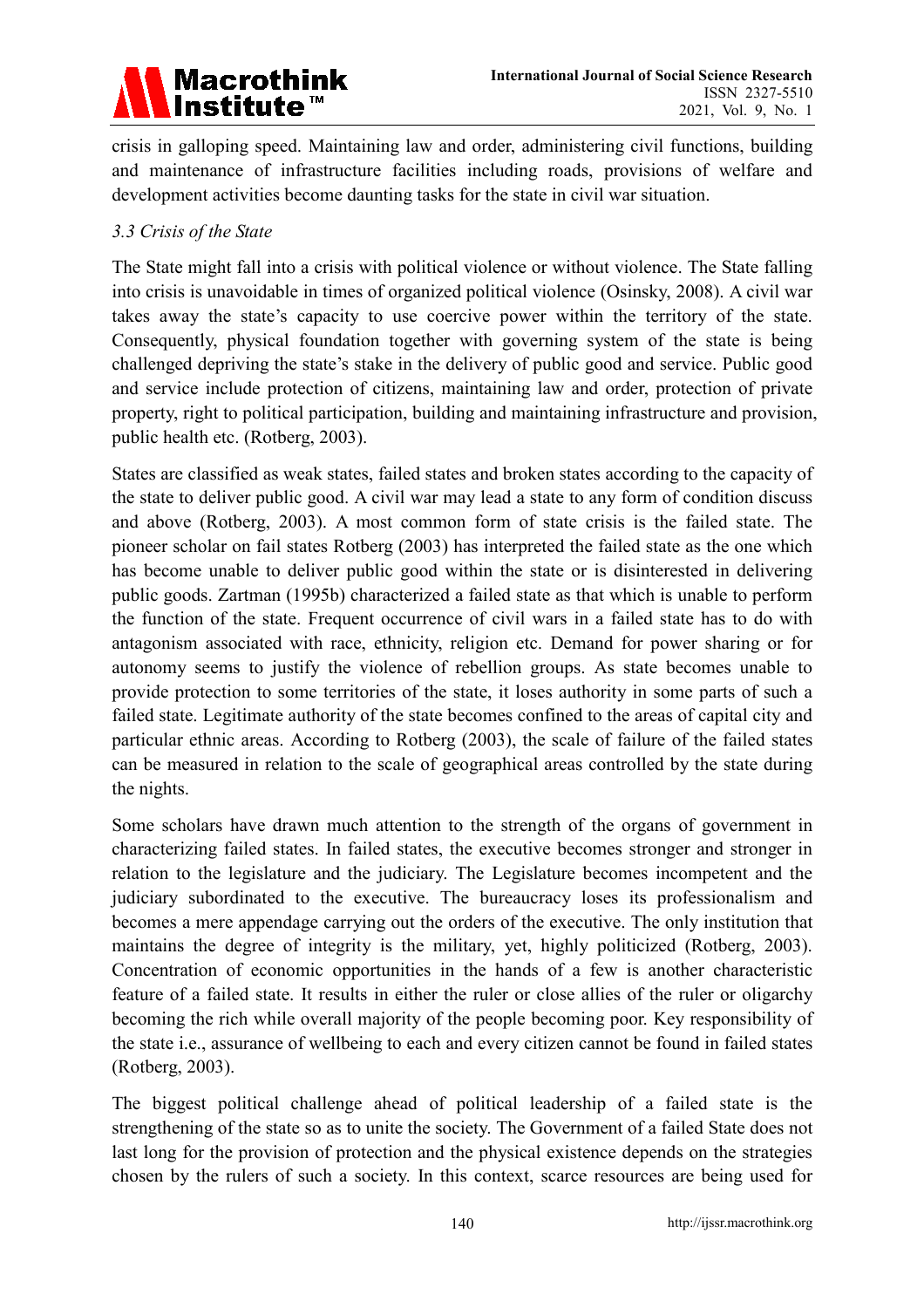

### militarization purposes.

Rotberg (2003) pointed out that the State failing is a process. A weak State may be converted into a failed state while a failed state becoming a weak state. Some of the weak states may become broken states. A classic example is the Somalian state. It remains a failed state in 1991 at the initial stage of civil war. Consequently, it became a broken state in the context of civil calamities. Indonesia remained a failed state for it has been able to control a major part of its territories projecting its authority while ensuring public good (Rotberg, 2003).

### *3.4 Dual Power*

Dual power has been used as a synonym for the words double power, dual authority and dual sovereignty. The concept of dual power has gained wider currency in modern war literature. According to Tilly (1978), a war situation would lead to the breakup of the monopoly of the coercive power of the state and consequently a rebellion group tends to claim stakes on state power. As rebellion groups strive to divide the sovereignty of state, a civil war becomes unavoidable. It can be pointed out that the reason behind dual power has to do with state losing monopoly of coercive power and resulting in deep transformation of political institutions of a country.

Many scholars have observed that dual power situation would result in non-acceptance of state authority or collapse of state power in areas where it is challenged (Zartman, 1995b; Milliken, 2003). However, it has to be noted that breakup of state power does not imply losing of controlling of those areas. What really happens is that the co-opting of governing structures by the structures developed by the rebellion. Labeling those areas as ungoverned is erroneous. In reality those areas become areas under rebellion control (Mampilly, 2011). Rebellion groups claim sovereignty over those areas (Weintein, 2007; Arjona, 2009; Mampilly, 2011). Accordingly, there is no un-governed area under a dual power situation. Instead there are areas governed by the government and areas governed by the rebellion groups. Mampilly (2011) has observed the existence of three types of zones in times of civil war namely, 1) areas controlled by rebellion groups, 2) areas that were competitively controlled by both sides and, 3) areas controlled by government. However, this categorization does not imply that there are areas totally controlled either by government or rebellion groups. The control held by government or rebellion groups varies according to winning and losing in the battle ground.

Many have forgotten one important dimension of state power with regard to areas under the control of rebellion groups. That is, the state's ability to intervene into and disrupt political activities and administrative mechanism of rebellion groups with difficulties. The State has got the power to use coercive physical force within its territories without being blamed. That is the international norm that governs the state system. On the other hand, rebellion groups also behave in the same manner with regard to inhabitants of areas under their control while they strive to win hearts and minds of the people in areas where neither side is capable of total control.

Rebellions attempt at developing a governing structure clearly demonstrates duality of power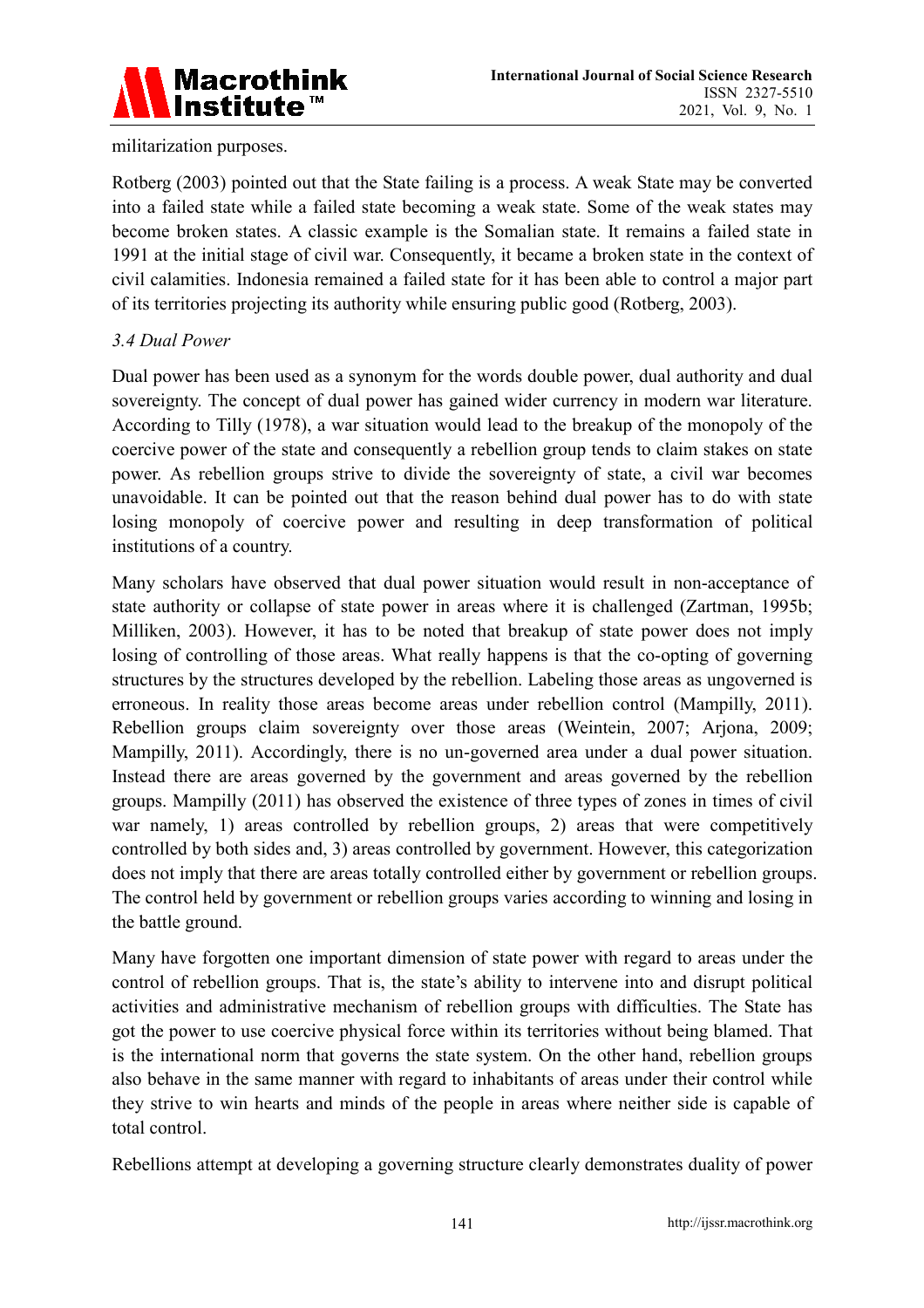# Macrothink<br>Institute™

operative in their areas. This distinguishes between the established notion of rebellion and the real nature of the rebellion during a civil war time. Rebellions are not mere combatants. They are also rulers attempting to control and rule the people of their areas. The rebellions in Angola, Colombia, Indonesia, Israel, Nepal and Russia are cases in point. They have developed a subtle mechanism to rule and control people in their respective areas of control. Mampilly (2011) has observed the rebellion organizations cannot be considered as terrorist out fits for they have acquired political significance in their attempt to provide services with the objective of obtaining public support for their activities. Political violence and threats alone cannot sustain their control. They are compelled to device a mechanism which can obtain loyalty and obedience of the people. In this context, provision of public good and services have to be understood as instruments that generate public support and legitimacy for their rule.

### *3.5 Militarized Politics*

One of the fundamental features of politics in a civil war situation is that of politics becoming militarized. There are certain reasons for militarized politics in a war context. First and foremost, has to do with the historical condition. Since the 19th century the state with a democratic governing structure has established the military under a professional leadership separately from the rest of civilian or bureaucratic structures. Provision of national security was the sole task assigned to the military. However, with the emergence of new challenges such as internal calamities and terrorism, states were compelled to strengthen military forces to face the new challenges. Since the 20th century, militaries were given functions that go beyond their traditional task. Ultimate result has been the paving way for military intervening into the civilian affairs (Stepan, 1998). The second, the political structure of the modern state itself has provided avenues for the military to intervene into the civilian affairs. According to Stepan (1998), this is a privileged position given to the military. He went on explaining the privileged position of the military by pointing to the facts such as constitutional recognition of independence of the military: the relationship maintained by the military with the head of the state, its role in collecting secret information for the state and its nexus with the legal structure of the state. Stephan has further brought out the possibilities of leading of the civil administration to chaos due to military interferences. When militaries are over privileged, democracy becomes impossible. Thirdly, the changes of the type of wars and fighting have opened space for the military to intervene into civilian affairs. In the first world war context, new wars are taking place in and among the people. Combatants fight behind the people and make use of people as shields (Smith, 2006).

The militarization of politics in Sri Lanka can be explained with the insights that have been discussed above. Sri Lanka inherited a ceremonial army when it gained political independence at least for the first two decades of the independence. When the state was challenged by the insurgent groups in 1970s, Sri Lankan military forces were strengthened and invited to take care of the civilian affairs for the first time. The presence of the military in civilian affairs of the state increased in galloping speed when the Sri Lankan state was challenged by separatist Tamil militant groups. Ideology of privileging the military in certain spheres firmly took roots during the civil war for its role in protecting the state and the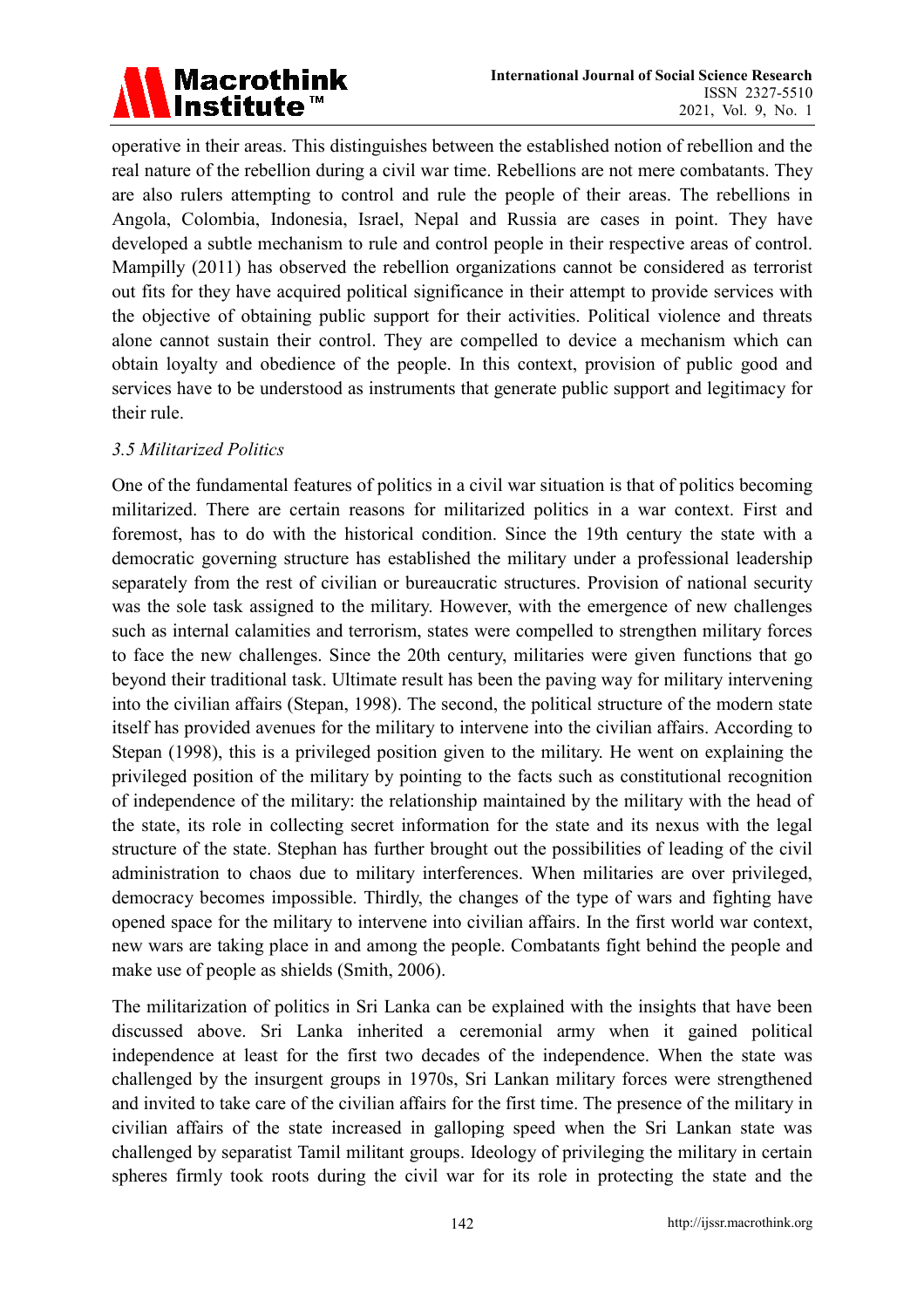

territorial integrity of the state.

Military forces have started to take stakes in other spheres of activities while performing its traditional functions of protecting the state and territorial integrity of the country. This new role has been much wider and broader which comprises a task of military and civilian nature. Performing of none military tasks during the civil war period has resulted in directly connecting military with civilian affairs. This direct involvement of military in civilian affairs made it possible for the military to govern civilians. It has resulted in military involvement in formulating and implementing the policies that affect the lives of the civilians. It was given special attention and priority to the needs, suggestions of the military in designing buildings, bridges within north and east in Sri Lanka during the war. Further, military personnel were appointed to head the district administration of the respective provinces. They were decided how to make accesses for the essential goods and services for the civilians. They were engaged even in teaching in Sinhala medium schools that blurred the distinction between civil and military affairs.

The civil war situation required a kind of coordination between civil and military arms of the government to provide public goods and services which were an inalienable duty of the state. This coordination led to civil and ordinary people's lives under the control of military personnel for protecting civil life and suppressing separatist groups which the responsibility of the military. This led to subordination of civil officers as well as politicians. Further, military also kept vigorous vigilance over civil life. It was military that supervised traffic, transportation of goods and services, issuing of license to move from one place to others overlooking and decision making in relation to cultivation and fishing and maintaining vigilance over none governmental organization activities. All of the above substantiate the fact that military was not confined to its traditional role of protecting the state and territorial integrity. Thus, it can be concluded that military has become a key stakeholder of the state.

### *3.6 Repeated Internal Displacement of the Civilian*

A careful observation of the disastrous situation reveals that civil war causes repeated internal displacement of civilians (Hegre & Holtermann, 2012). As internally displaced persons they are in a disadvantageous position rather than the refugees, for they are still citizens of the country where they have been displaced. Hence, they are under the eager of the authority of the government of their country. They cannot demand more rights than the rest of the citizens of the country (Hathaway, 1991; Vincent, 2000). Internally displaced persons are then categorized as different groups. They have to undergo different dilemmas for sometimes they belong to different cultural groups. Sometimes it damages the very dignity of human beings. In the case of Sri Lanka there were plenty of such kind of complex social conflicts in places where internally displaced persons were camped. This internal displacement has once again led to increasing social divisions among displaced persons. Sometimes well to do layers of internally displaced persons never return to the original habitat leading to the degeneration of social bonds. Further, war also has led to changes in the gender roles. Internal displacement necessitated plenty of hands to feed the family, thus compelling female partner of the family to engaging in income earning activities.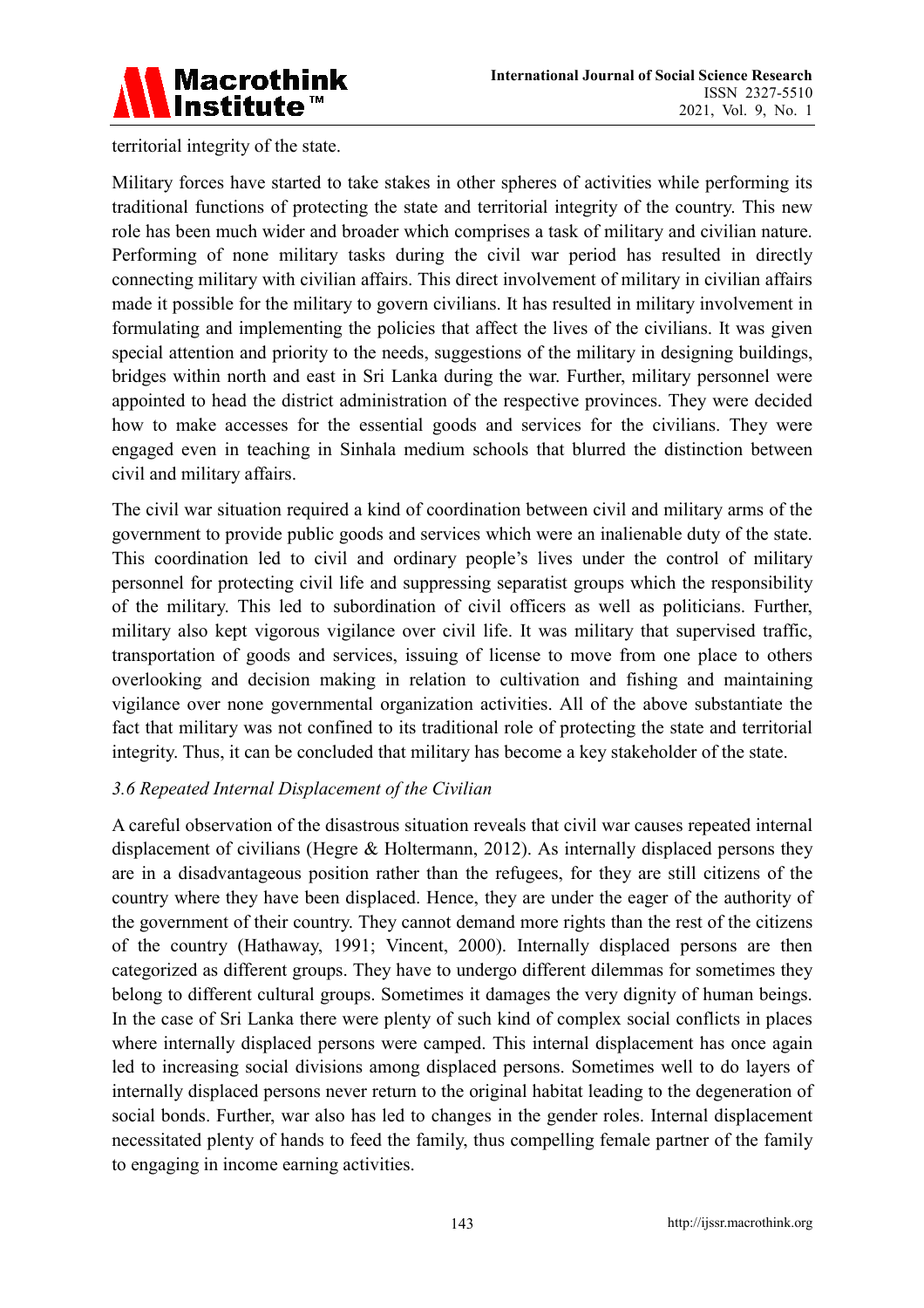

# *3.7 War Economy*

War economy was a concept used to explain dynamic of economies during the first and second world wars (Karbo & Nelson, 2010). The concept had regained currency in 1990s as a result of focus on explaining the economic dimension of conflict academic and policy perspective (Ballentine & Sherman, 2003). According to tradition war has been perceived as forced that leads to economic breakdown. However, war has been recognized as a means to gain profit, power and alternative form of providing protection (Ballentine & Sherman, 2003). At present, the concept of war economy is used to indicate dynamics of whole of economy which is connected with politics and war. Some of scholars have made use of the above notions to bring out patterns of economic relations in times of violent conflict (Ballentine & Sherman, 2003).

Naidoo (2000) has employed the term war economy to explain mutual acquisition and exploitation of resources so as to prolong a conflict. Some have made use of the concept in a narrower sense to include almost all the economic activities (Pugh et al., 2004). Fekete (2004) had pointed out that war economy does not end with the end of a violent conflict. According to him, in a war economic situation war cannot prevent earning money through the war (Berdal, 2003). Another dimension of war economy is the militarization of the economy itself (Ballentine & Sherman, 2003).

Goodhand (2001) groups war economy into three categories i.e., combatant economy, shadow economy and survival economy. He observed that each of the above war economies provide opportunities for main actors of the war to face the rival successfully, to maintain the war and to gain economic benefits. Each of the above economies is interrelated and has got differences also. Further, these economies are characterized by actors who have got their own interests. The key actors are forces of the government, rebellion groups, foreign and local spoilers of conflicts and war entrepreneurs. Production related to combatant economy, mobilization and resource allocation help to generate resources to perpetuate the war. Goodhand (2001) observed that illegal economic activities, extortion, strategically use of resources, foreign aids, money remitted by diaspora, prelate activities feed the war economy.

The shadow war economy is composed of economic activities that generate profit for traders, drug smugglers etc. Illicit trade or secret economy under a shadow economy generates a network that produces reciprocal benefits. The beneficiaries of this economy are sometimes not directly involved in war. Survival economy provides space for the people a means of living amidst war. The main actors of this economy are poor households and communities. Those people become capable of living by engaging in subsistent economic activities such as agriculture, petty trade, illicit importation of goods and through remittances by diaspora (Goodhand, 2001).

Political elites and rebellion movements become the protectors of the war economies. Political elites make use of military forces for personal aggrandizement through trade and other ventures. Meanwhile a rebellion movement makes use of strategical locations to gain commercial benefits. War economy also provides benefits to external actors. However, war economy as a whole produces disastrous effects on society. It causes poverty of the state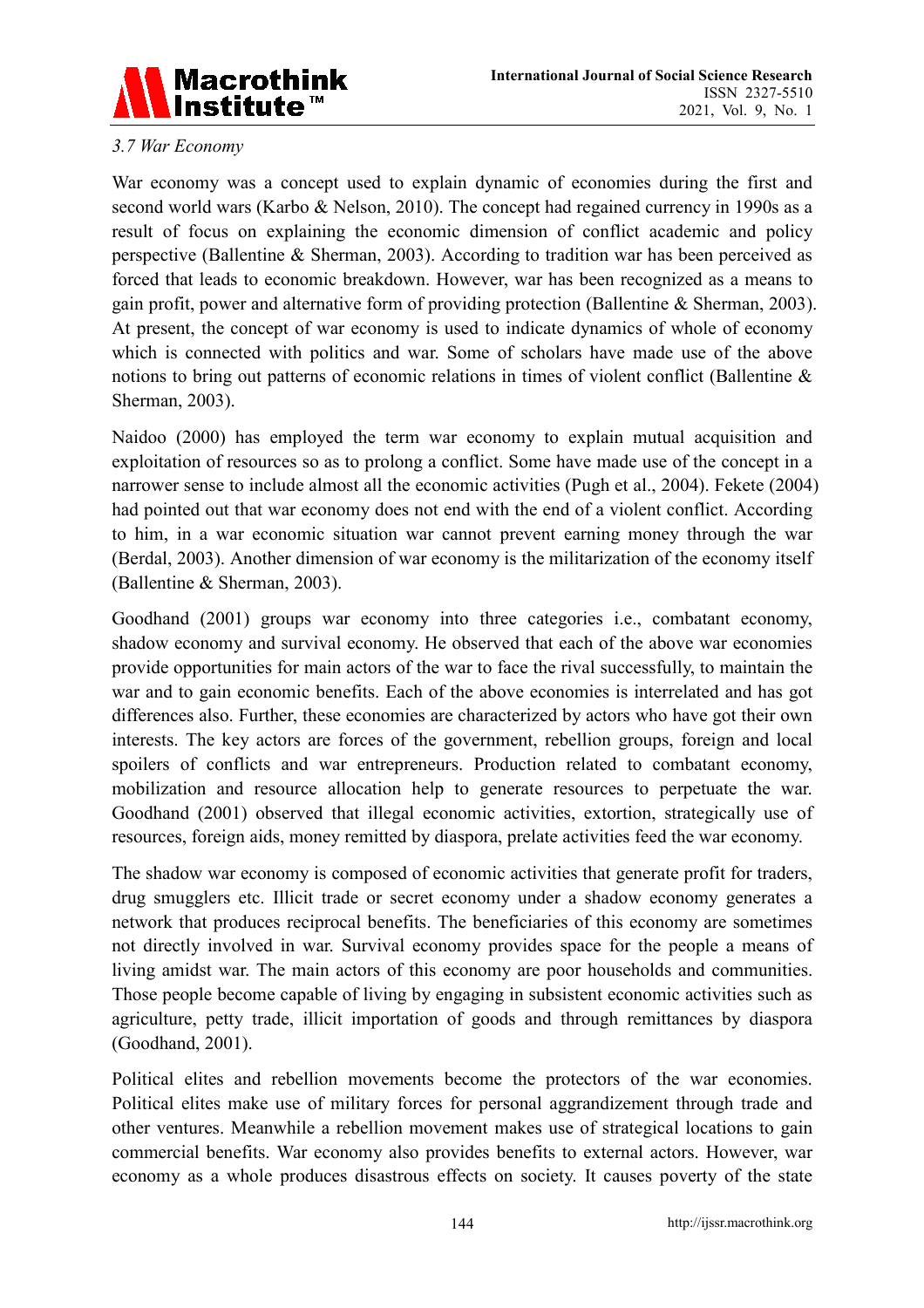

(Ballentine & Sherman, 2003). Thus, war economy can be regarded as the extreme opposite of the peace economy. The two economies operate in two different situations. Peace economy produces economic growth while war economy prevents economic growth. War economy cannot induce foreign investments. The economic growth that is produced by peace economy can be used to capitalize further economic growth and development projects. The economic growth that accompany war economy has to be used to allocate money for the war and to feed elites (Broodryk & Solomon, 2010). The precondition to find a way out of war economy is the establishment of peace and democratic governance (Karbo & Nelson, 2010).

The war politics which comprised all of the above characteristics become the determining factor of the all the civilian and military affairs of the country during a civil war. However, this does not imply a withering away of normal politics in a war-torn society. What happens is the breakdown of governmental politics or the inability of normalizing the polity as witnessed prior to the war in most of the cases. The position of the governmental politics depends on the capacity of the government to face the challenges posed upon it by war politics.

### **4. Discussion**

In classifying Sri Lanka into the category of a failed state, one has to draw attention to the nature of the crisis that Sri Lanka had encountered. A student of politics may notice several facets of the crisis that Sri Lanka has come across. Uyangoda and Bastian (2008) point out the government of Sri Lanka has lost her capacity to exercise exclusive legitimate use of coercive power to protect citizens and assure economic prosperity. In the case of Ampara District, the area controlled by Government of Sri Lanka and LTTE varied from time to time. However, neither side was able to totally control the area of the district. Consequently, as Warnapala (1994) had observed government of Sri Lanka had been incapable and its legitimacy was questioned. According to some of the scholars who have studied the nature and the content of Sri Lankan state crisis, have shared many things in common with that of a failed state (Jackson, 1990; Krasner, 2004; Zartman, 1995b). During the civil war, the LTTE had controlled around 15 percent of its geographical areas with varying degrees from time to time. Sri Lanka had been unable to submerge LTTE insurgency for about three decades. However, Rotberg did not categorize Sri Lanka as a failed state for its government was able to control areas of majority Sinhalese numbering to 80 percent and to maintain roads, school and hospitals within limited areas of Northern and Eastern provinces of the country. However, he has entirely forgotten the governing structure run by the state. Mampilly (2011) pointed out that one of the key features of state crisis is that a non-state actor controlling a part of the country through their own governing structures. As some parts of the Northern and Eastern provinces of the country had been under the control of LTTE, it can be argued that Sri Lanka remained a failed state of a kind that was discussed earlier.

It is observed that duality of power arises when a state loses its supremacy of power in certain parts of the state and non-state actors disregard the state power in certain parts of the country (Justino, 2012). It has already observed that Sri Lanka had lost its sovereignty in areas that were under the control of LTTE during the war (Uyangoda, 2008). The ground reality was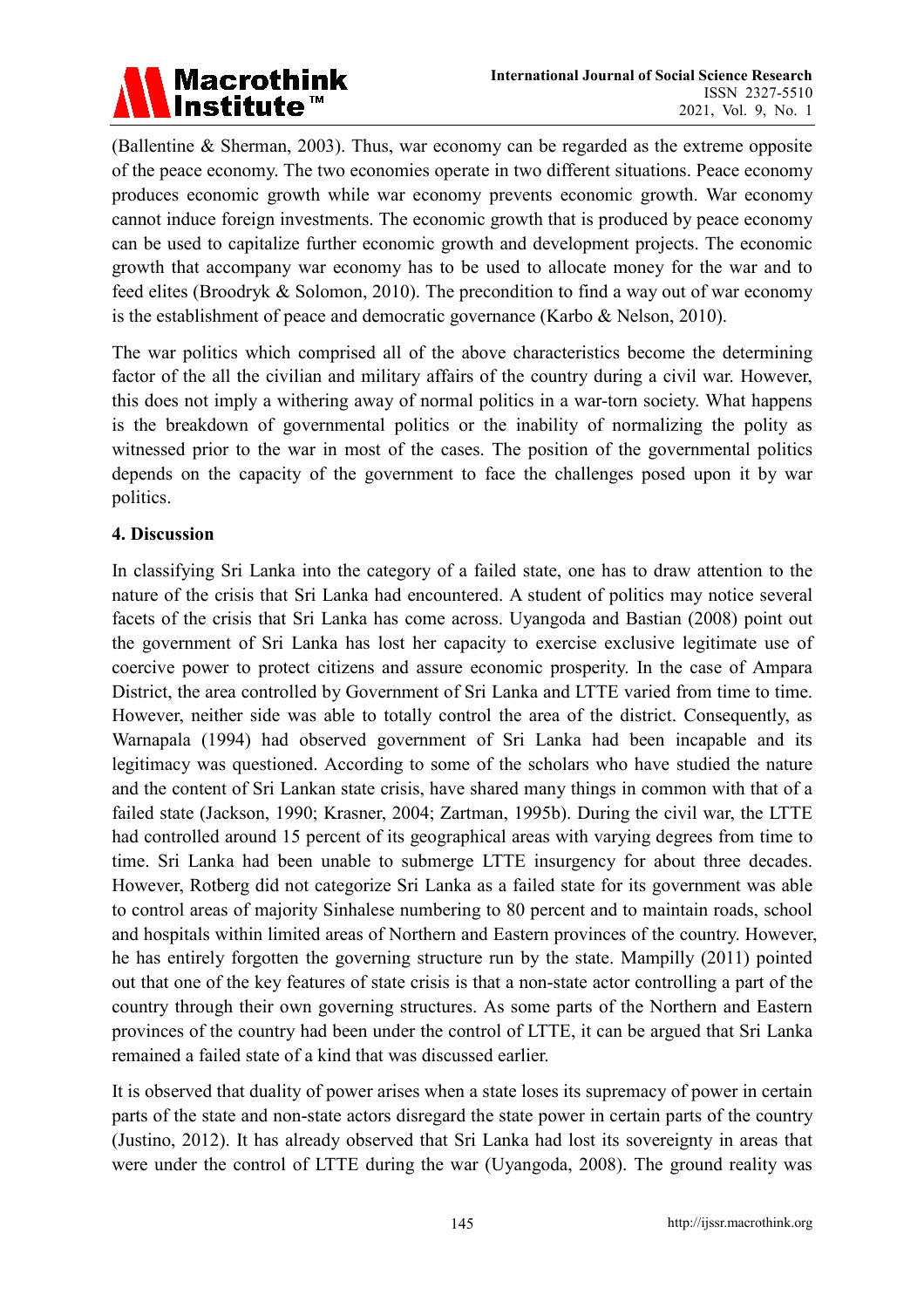

that Government of Sri Lanka considered the district as strategically important as it was the gateway to the rest of the country. The LTTE also regarded the district was very important for them, since the area could be used to militarily penetrate the country and terrorize the government and the country.

In this context, it warrants to briefly deliberate on how duality of power took place in the area during war. It is well known that LTTE has controlled many parts of Northern and Eastern part of the country for about three decades. Those areas were known as un-cleared areas. In the case of Ampara, it was not under the control of the LTTE. However, alert and vigilance of the government forces was very high. The rest were termed as cleared areas. The cleared areas were under the control of the government. The former could insert pressure and influence on and over un-cleared areas while the latter was able to do the same in areas which were termed cleared areas. As they have developed an administrative structure to provide goods and services through them, that structure portrayed itself as the civilian bureaucracy of the rebellion government. Even though this administrative arm seems as separated from the military organ of the organization, it was not the case in reality for both were manned by the cadres of the same organization. The LTTE maintained its own police force, a system of judiciary and a banking system. Yet this structure was less significant in the case of Ampara District. This does not imply that the structure was not in operation in the district. There were instances where even Sinhalese sought justice through the police and courts of the LTTE. Taken as a whole the operation of the LTTE, it had demonstrated an aspect of an embryonic state. This situation came close to the conclusion made by Mampilly (2011) that rebellions demonstrated its power through symbols such as flags, traffic police, televising and broadcasting. The same was observed by Stokke that as a shadow state, it had paid special attention to internal and external protection, social welfare and economic development in its state crafting project (2006). It is also observed that LTTE paid its attention to develop formal democratic representative system together with a centralized authoritarian institution of a state. According to this argument the civil war had led to an emergence of a dual state structure together with a territorial division (Stokke, 2006).

There have been twin attempts by LTTE to demarcate the territory for its dream state and to win the hearts and minds of the Tamils through the provision of public goods. However, as Uyangoda has observed provision of education and health services were carried out by the government of Sri Lanka even in the un-cleared territory (Uyangoada, 2008). The lives of the people of uncleaned areas depended on a hybrid system of administration of the LTTE organization and the government of Sri Lanka.

The Sri Lankan government provided public goods to the people of un-cleared areas despite the war between government and the LTTE. This amounted to the denial of the claim made by LTTE for sovereignty within their areas of control.

LTTE had had no alternative to the provision made by government of Sri Lanka in the field of public goods and services. It was compelled to corporate with the government of Sri Lanka in the field of civilian welfare**.** This resulted in a kind of corporation between the government of Sri Lanka and the LTTE with regard to the provision of public goods while the military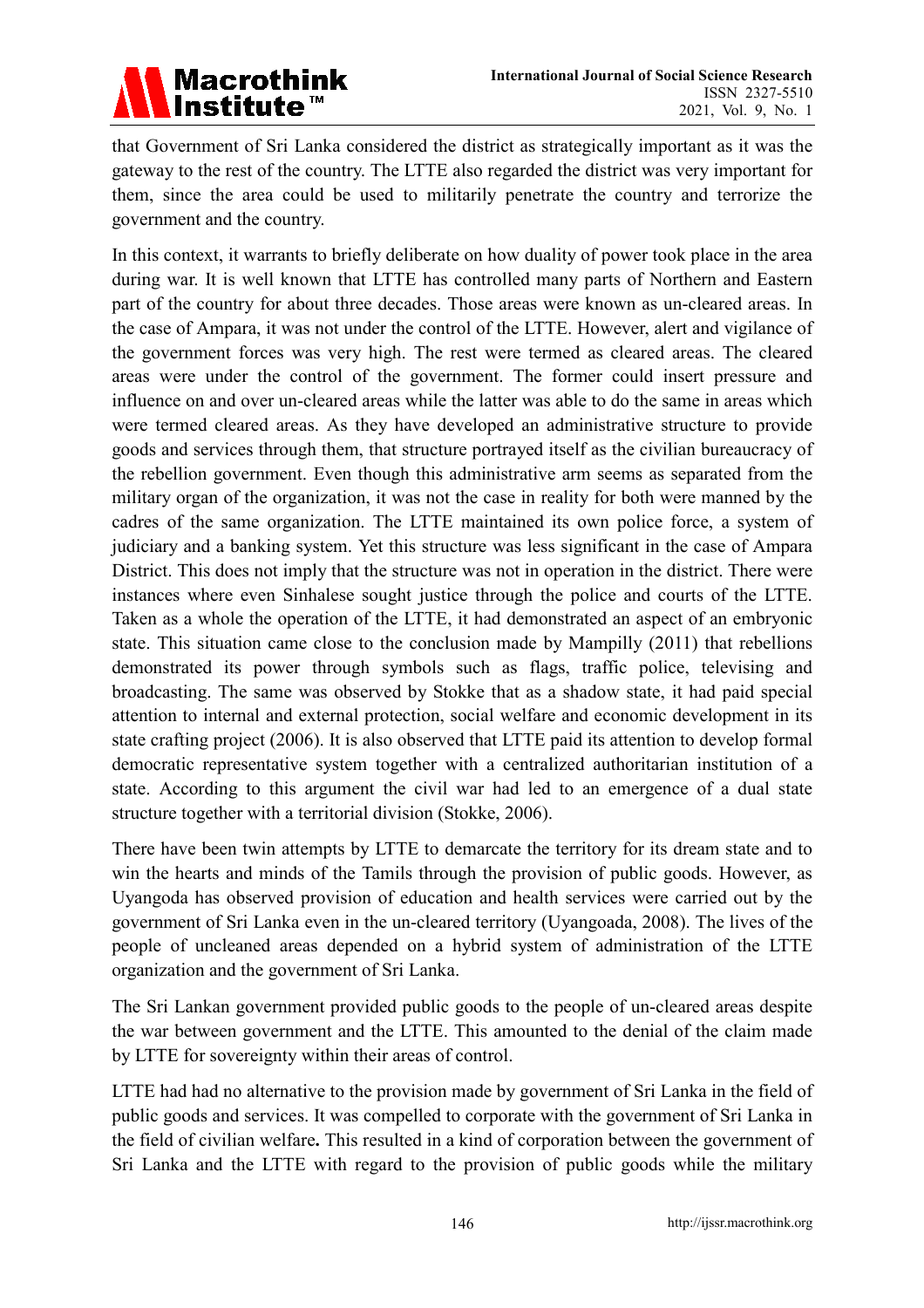

confrontation took place against each other. The results of that hidden or unexpressed agreement were the accessibility to the public goods and services of the government by the people in the un-cleared areas.

The police force and the judiciary established by the LTTE remained under the control of the organization while the provision of public goods and services of the government was carried out by the bureaucracy of the government. The administrative mechanism headed by a District Secretary like in any other district of Sri Lanka was operative in the district in un-cleared areas provided that the officers of the government bureaucracy were acceptable to the LTTE according to a hidden agreement. There was an understanding that the civil servants must be loyal to both sides simultaneously.

The study helped to identify a few syndromes associated with dual power in a civil war context. They are as follows:

- 1) The Government becomes incapacitated to maintain its total control in areas under the control of the rebellion.
- 2) Consequently, this incapacity paves the ways for rebellion groups to established to system of control giving birth to dual power to dual power situation.
- 3) As a result of the above, both sides to the war become incapable of provisioning public goods and services by individual side alone.
- 4) Finally, the incapability of both sides leads to a kind of reciprocal understanding and agreement in the sphere of public goods and services.

### **5. Conclusion**

The history of war politics in many parts of the world shows different patterns of outcomes of war politics. Where the impacts of war politics are serious and disastrous the governmental politics become a standstill leading to breakdown of the state. Afghanistan and Somalia are cases in point. The other pattern is the partial breakdown of governmental politics. Sri Lanka has witnessed this pattern of outcome. In the case of Sri Lanka, it did not witness a total collapse of governmental politics. Instead, Sri Lanka underwent partial failure of state as well as partial collapse of government. This partial collapse was visible in the Ampara district of the country. However, Sri Lanka was able to go ahead with the democratic electoral process while waging war with the rebel group. The war barred free and competitive electoral politics, competitive party system and the free operation of the civil society organizations in the district and the eastern part of the country. It had made a negative impact over them. However, the war did not result in a total collapse of the civilian administration of the government. One of the important questions that could be raised is 'why' and 'how' war politics and governmental politics went hand-in-hand in the sphere of civil administrative affairs despite differences in terms of objectives, procedures and organizational structure between the two types of politics. It can be observed that there was a mutual understanding between the LTTE, the main actor in war politics and the government of Sri Lanka. This mutual agreement has to do with incongruent strategic objectives of the two parties to the war. Civil administration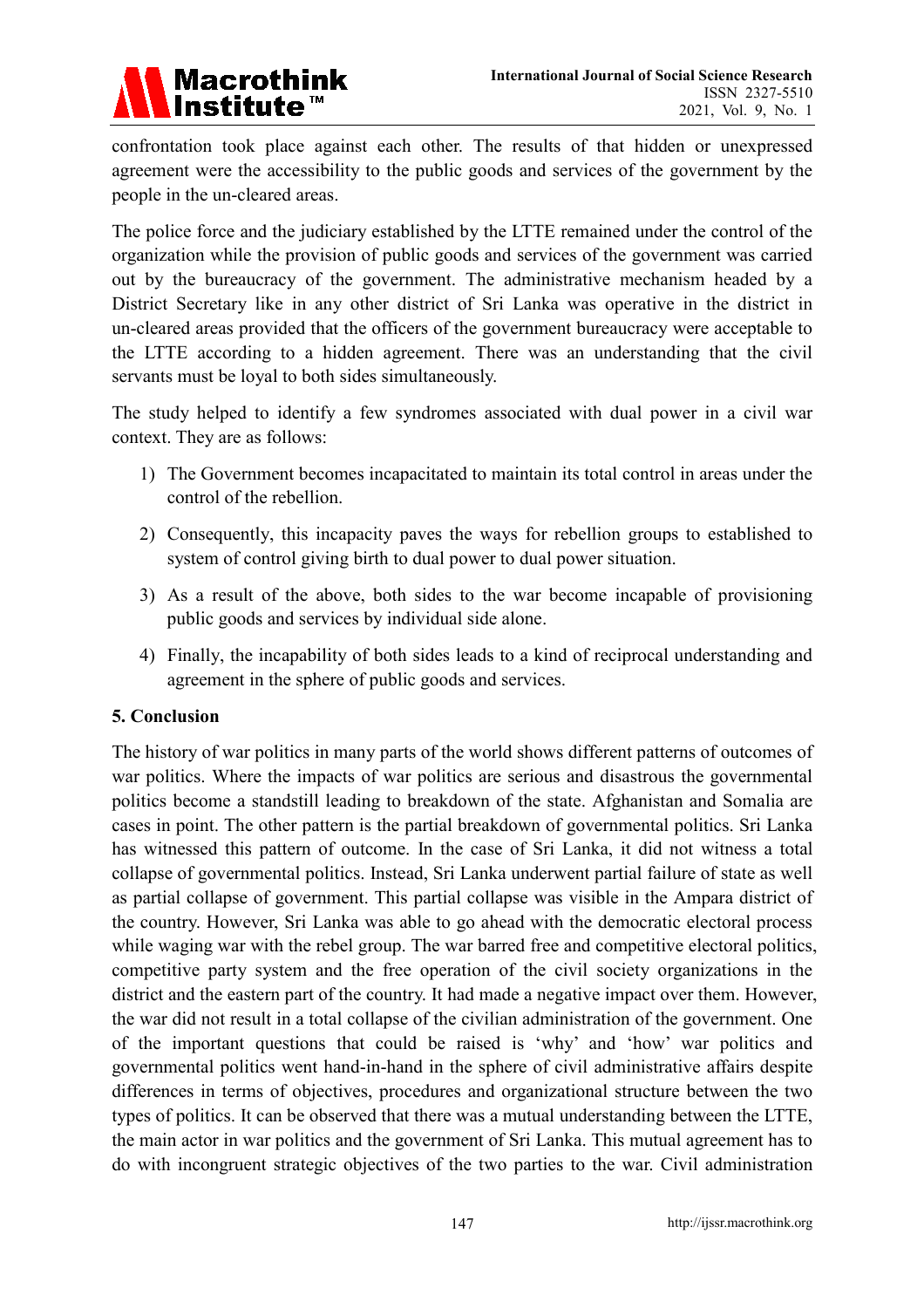

was necessary for both parties to maintain the war. It has already been pointed out in this article, that civil administration was considered by the government of Sri Lanka to save its face in the international community and to maintain its legitimacy as a State. The irony was that even the LTTE thought that civil administration of the government was necessary to achieve its military objectives. Further it thought that civilian officers can be subjugated according to their will and public goods and that services provided through the civilian arms of administration can be used to meet the bare necessities of the people under their control. It was also of the view that cooperating with the civilian administration officers of the area under their control was not problematic because the government intervention in their operation was less. The main conclusion of this study is that there is a probability of an emerging agreement and consensus between actors of governmental politics and war politics during wars to achieve their strategic objectives.

#### **Acknowledgement**

This study was conducted using author's self-fund. The author expresses the gratitude to those who assisted in preparing the manuscript. Author also declare no conflict of interest in the content of the paper.

### **References**

Arjona, A. M. (2009). *Variants of social order in civil war*. Unpublished PhD Dissertation, New Department of Political Science, Yale University, Haven, United States of America.

Ballentine, K., & Sherman, J. (Eds.) (2003). *The political economy of armed conflict: Beyond greed and grievance*. London: Lynne Rienner.

Berdal, M. (2003). How "New" are "New Wars"? Global economic change and the study of civil war. *Global Governance*, *9*(4), 477−502. https://doi.org/10.1163/19426720-00904007

Broodryk, A., & Solomon, H. (2010). From war economies to peace economies in Africa. *Scientia Militaria: South African Journal of Military Studies*, *38*(1), 1−24. https://doi.org/10.5787/38-1-77

Duverger, M. (1972). *The study of politics* (Trans.). Wagoner, R. Surrey: Thomas Nelson and Sons Ltd.

Fekete, K. (2004). *Experts consider how to transform war economies*. Retrieved from http://www.swissinfo.org/sen/swissinfo.html

Goodhand, J. (2001). *Violent conflict, poverty and chronic poverty*. CPRC Working Paper 6, Chronic Poverty Research Centre. https://doi.org/10.2139/ssrn.1754535

Hathaway, J. C., & Foster, M. (2014). *The law of refugee status* (2nd ed.). Cambridge: Cambridge University Press. https://doi.org/10.1017/CBO9780511998300

Hegre, H., & Holtermann, H. (2012). Poverty and conflict. In G. K. Brown & A. Langer (Eds.), *Elgar handbook of civil war and fragile states* (pp. 39−58). Cheltenham: Edward Elgar Publishing Limited. https://doi.org/10.4337/9781781006313.00010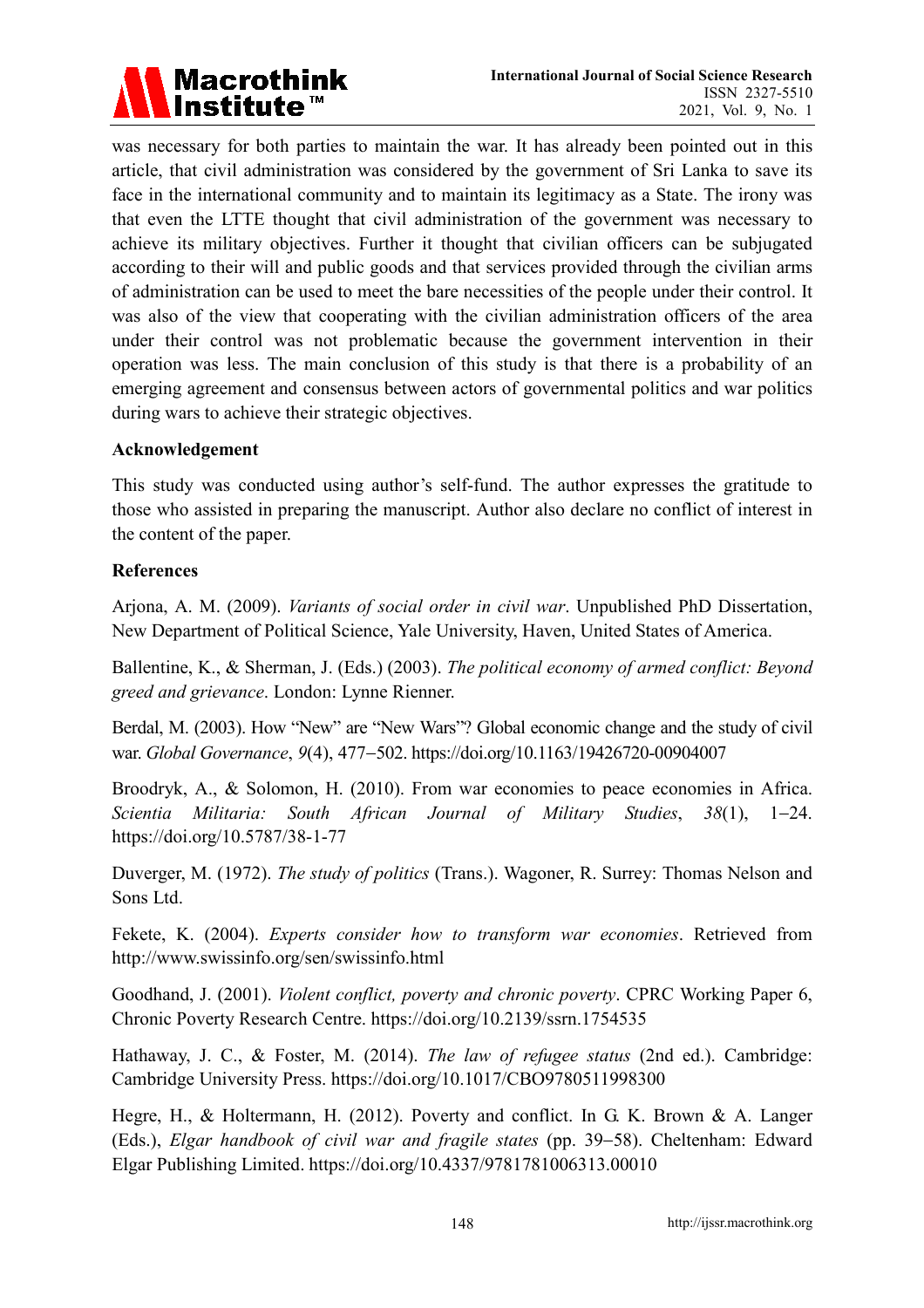

Hobbes, T (1951) [(1968)]. *Leviathan*. London: Penguin.

Imai, K., & Weinstein, J. (2000). *Measuring the economic impact of civil war*. CID Working Paper No. 15, Center for International Development, Harvard University. Retrieved November 20, 2019, from https://imai.fas.harvard.edu/research/files/cid.pdf

Justino, P. (2012). *War and poverty*. IDS Working Paper 391. London: Institute of Development Studies. https://doi.org/10.1111/j.2040-0209.2012.00391.x

Karbo, T., & Nelson. C. (2010). War economies: issues and options for transformation. *Africa Peace and Conflict Journal*, *3*(1), 13−24.

Krasner, S. D. (2004). Sharing sovereignty: New institutions for collapsed and failing states. *International Security*, *29*(2), 85−120. https://doi.org/10.1162/0162288042879940

Locke, J. ([1690] 1947). An essay concerning the true original, extent and end of civil government. In E. Barker (Ed.), *Social contract* (pp. 1−144). Oxford: Oxford University Press.

Mahajan, V. D. (2013). *Political theory*. New Delhi: S. Chand Publishing.

Mampilly, C. H. (2011). *Rebel rulers: Insurgent governance and civilian life during war*. London: Cornell University Press.

Milliken, J. (Ed.). (2003). *State failure, collapse and reconstruction*. Malden: Blackwell.

Naidoo, S. (2000). *The role of war economics in understanding contemporary conflicts*. Johannesburg: Institute of Global Dialogue.

Osinsky, P. (2008). War, state collapse, redistribution: Russian and German revolution revisited. *Political Power and Social Theory*, *19*, 3−38. https://doi.org/10.1016/S0198-8719(08)19001-9

Pugh, M. C., Cooper, N., & Goodhand, J. (Eds.). (2004). *War economics in a regional context*. Boulder: Lynne Rienner Publishers.

Rotberg, R. I. (2003). Failed states, collapsed states and week states: Causes and indicators. In R. I. Rotberg (Ed.), *State failure and state weakness in a time of terror* (pp. 1−26). Washington D.C.: Brookings Institution Press.

Smith, R. (2006). *The utility of force: Theories, actors, cases*. Oxford: Oxford University Press.

Stepan, A. C. (1998). *Rethinking military politics: Brazil and the Southern Cone*. New Jersey: Princeton University Press.

Stokke, K. (2006). Building the Tamil Eelam state: Emerging institutions and forms of governance in LTTE-controlled areas in Sri Lanka. *Third World Quarterly*, *27*(6), 1021−1040. https://doi.org/10.1080/01436590600850434

Tilly, C. (1978). *From mobilization to revolution*. New York: Random House.